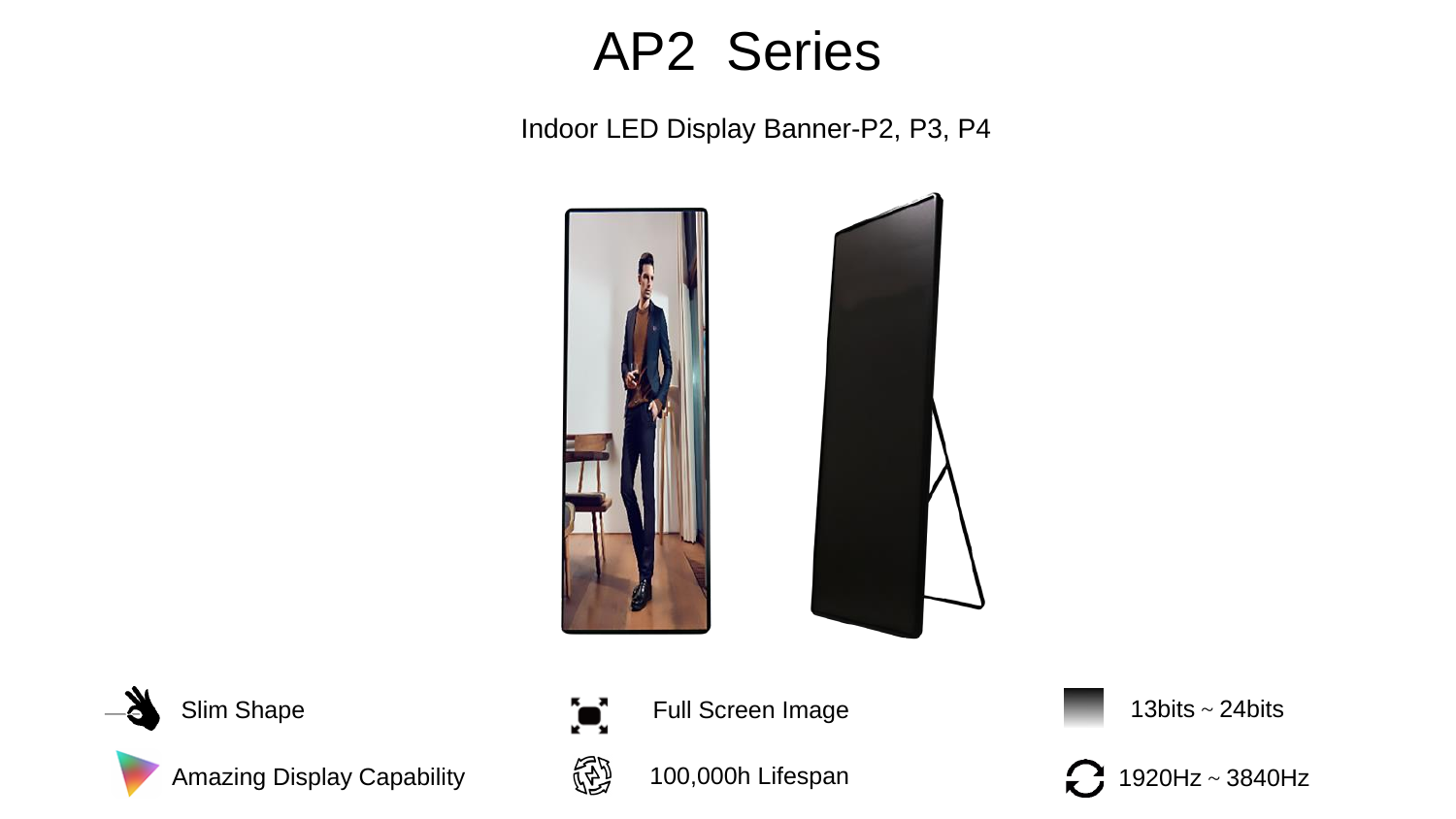

# **Slim Design**

Extra-Thin (88mm) : As a LED poster, this product is 40% thinner than normal similar ones in the market.

Extra-Light (28KG) : Our AP2 is 50% lighter than normal digital LED banner thanks to its excellent cabinet design.

100,000h Lifespan :This LED screen has 60% longer lifespan than normal totem LED display because of low attenuation.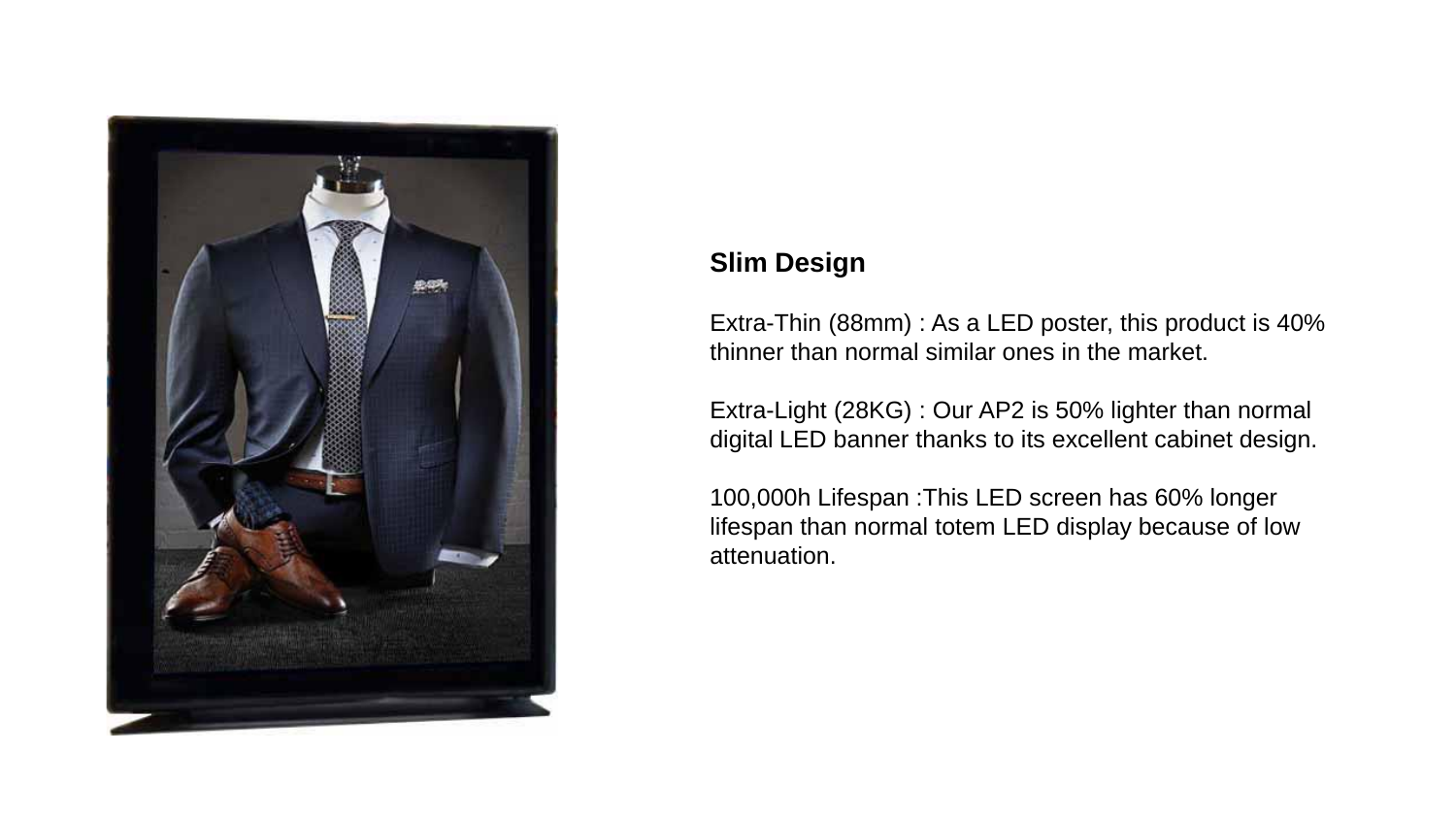#### **Full Screen Image**

Full screen can display images without any black area. The image area is bigger and the color contrast is higher. Besides, this LED poster's brightness can reach more than 800nits. The visual performance is superior.

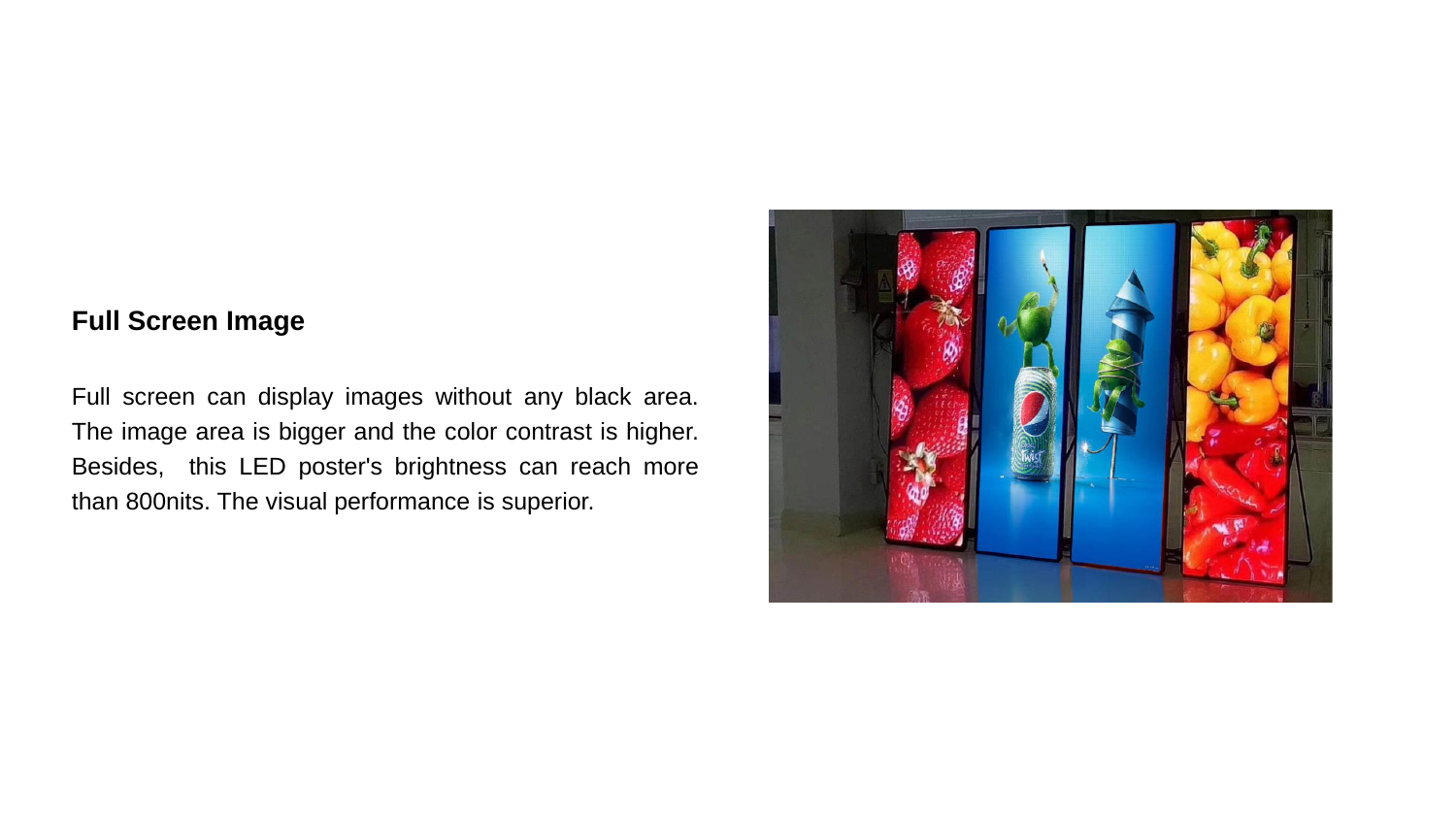

### **Amazing Display Capability**

Excellent cabinet design gives this indoor fixed LED screen unlimited possibilities. When you put multiple screens together, they can perform like one big display. You won't even notice the stitching gap between screens. The completeness of pictures and videos played on the screen offers you extraordinary visual experience.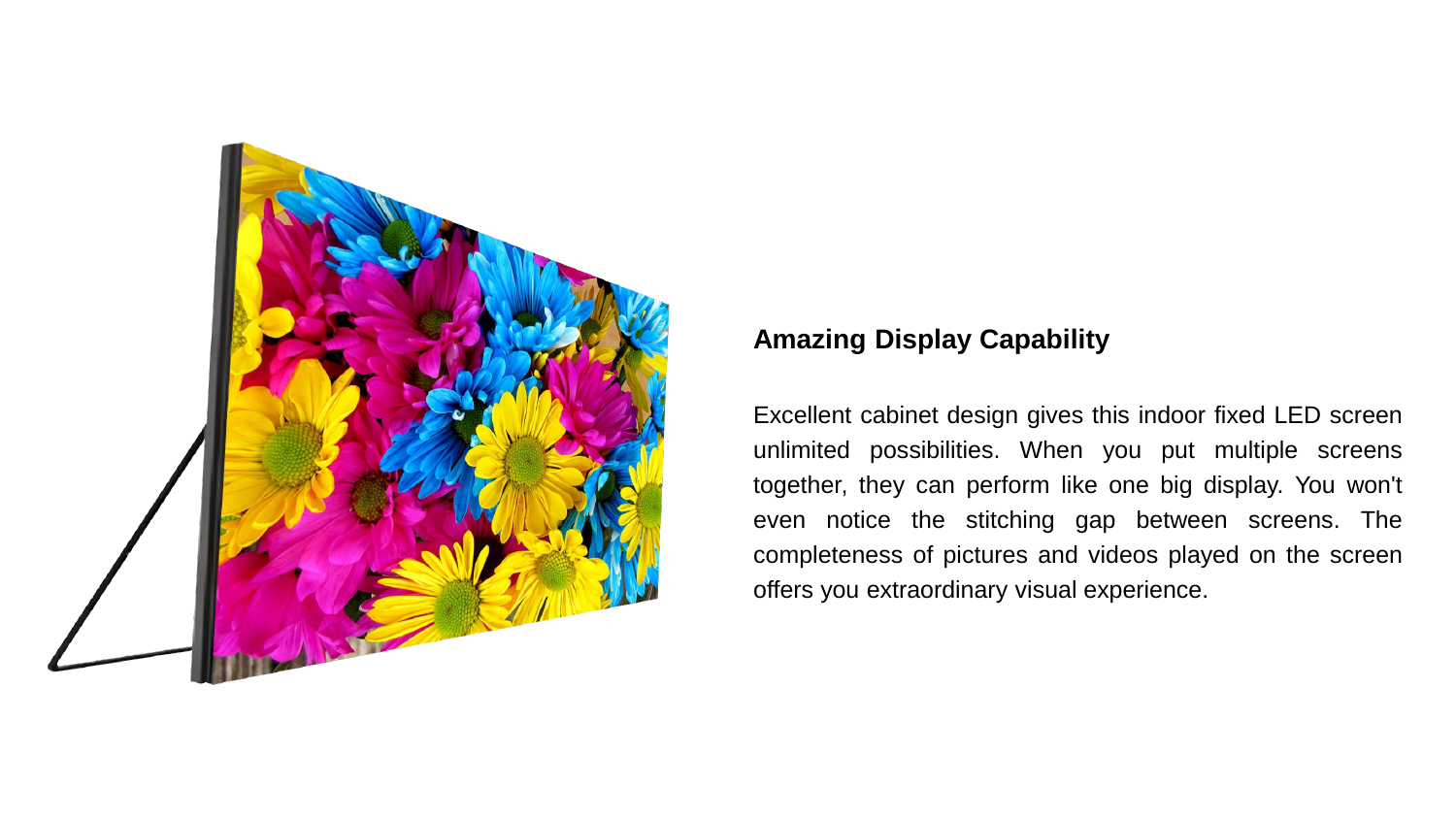#### **Excellent Performance**

Benefiting from professional cabinet design and the higher quality materials, AP2 enhances advertising effects. As an advertising player, this product is able to catch customers' attention quickly with its splendid performance.

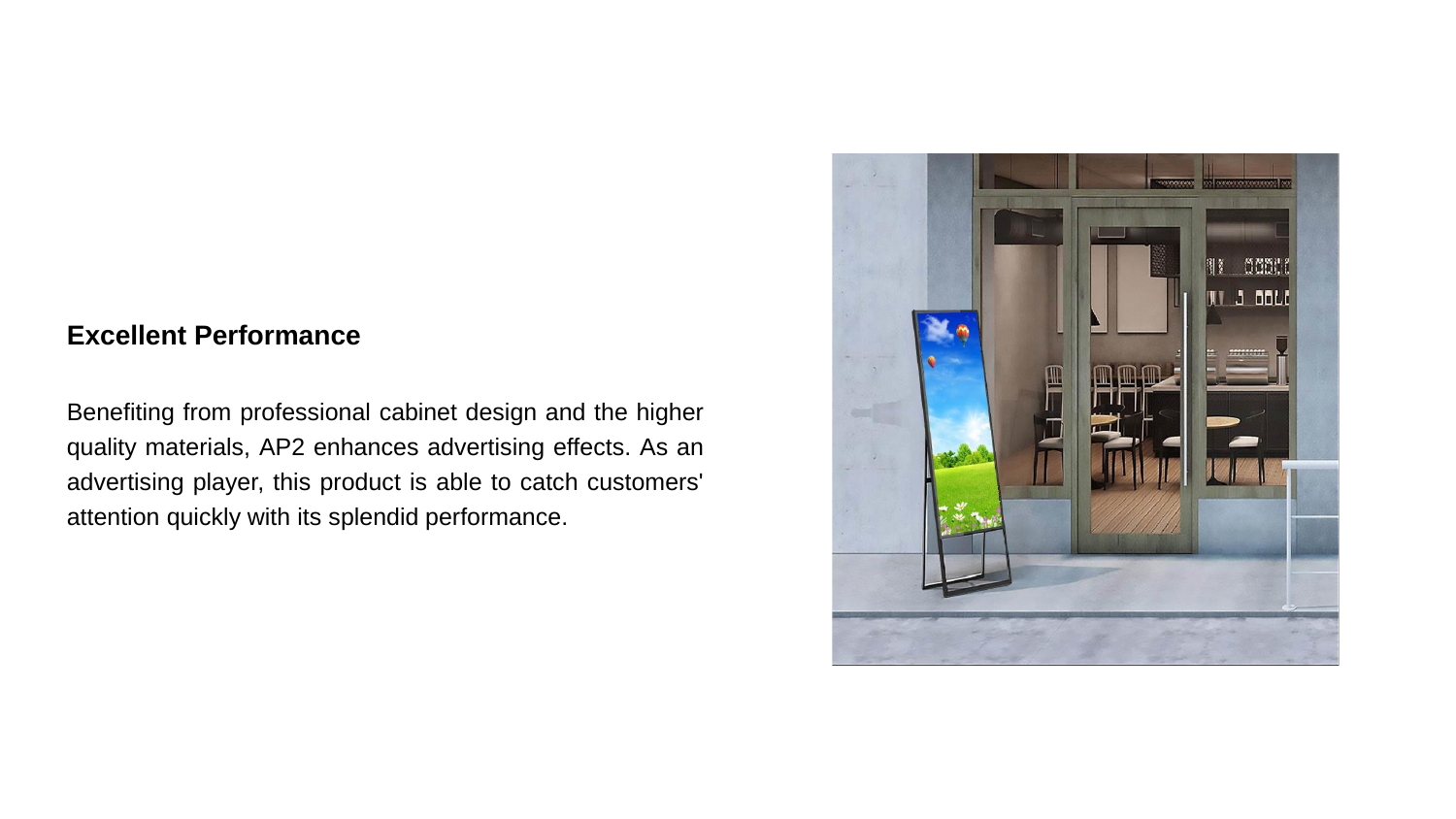

## **Applications Scenes**

As an indoor Advertising player, AP2 is usually used in the shopping plaza or in front of stores, displaying advertisements.